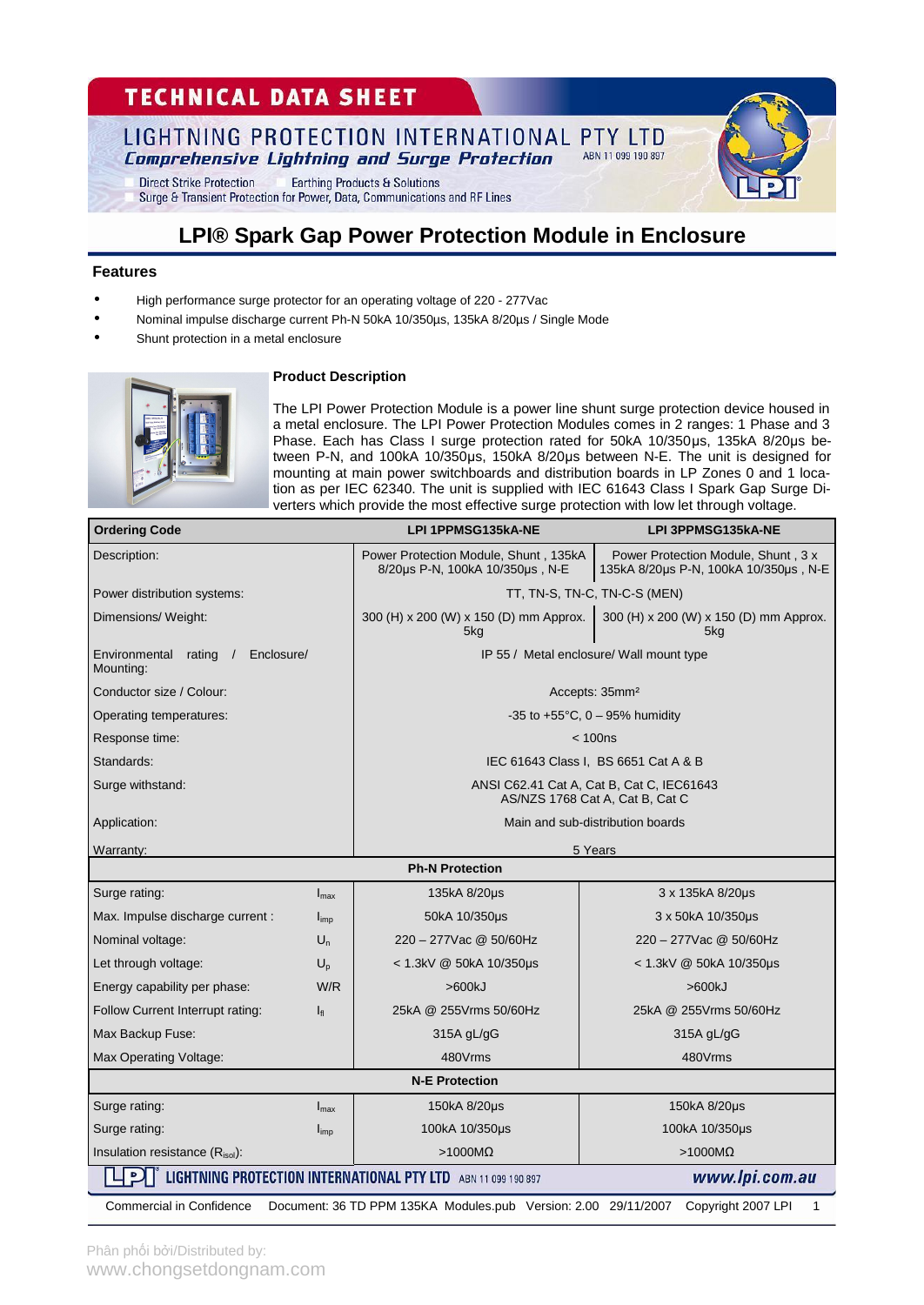# **INSTALLATION INSTRUCTION SHEET**

LIGHTNING PROTECTION INTERNATIONAL PTY LTD ABN 11 099 190 897

### **Operation**

LPI 1PPMSG135kA-NE and 3PPMSG135kA-NE Shunt Protectors are designed to operate on 220-277 Vac, 50/60Hz power lines. The protectors are designed for use with TN-C, TN-S, TN-C-S (MEN) and TT

## **Installation**

- 1. Ensure power is disconnected prior to commencing installation.
- 2. The unit is labelled showing the incoming (point of entry) and outgoing (load) terminals to be used. PHASE IN and PHASE OUT are at the top of the unit whilst the EARTH and NEUTRAL are at the bottom.
- 3. Ensure that the "V" or Kelvin connections as per figure 1 are observed.
- 4. Incoming cabling should enter the enclosure on the left hand side and load side cables should exit the enclosure on the right-hand side. This separation is important to ensure induction from "dirty" to "clean" lines does not occur.
- 5. The earth terminal must be connected to a low impedance earth (<10 Ohms) deploying a single point earthing system, which should be connected to an equipotential earth plane. Integral to this is the elimination of earth loops. It is common, but incorrect from the point of lightning protection to have separate earths for various services. The use of single or multi core copper earth cable of not less than 25mm<sup>2</sup> (Max. 50mm<sup>2</sup>) is recommended.
- 6. Once connections are completed apply power and observe correct operation



Figure 1 - Connection and Wiring Method (Kelvin Method) for 1Ph and 3Ph

#### **Location**

The Shunt Protection device should be installed at the "Point of Entry" of the power mains, but after the power meter and main breaker so as to protect ll downstream power connected equipment.

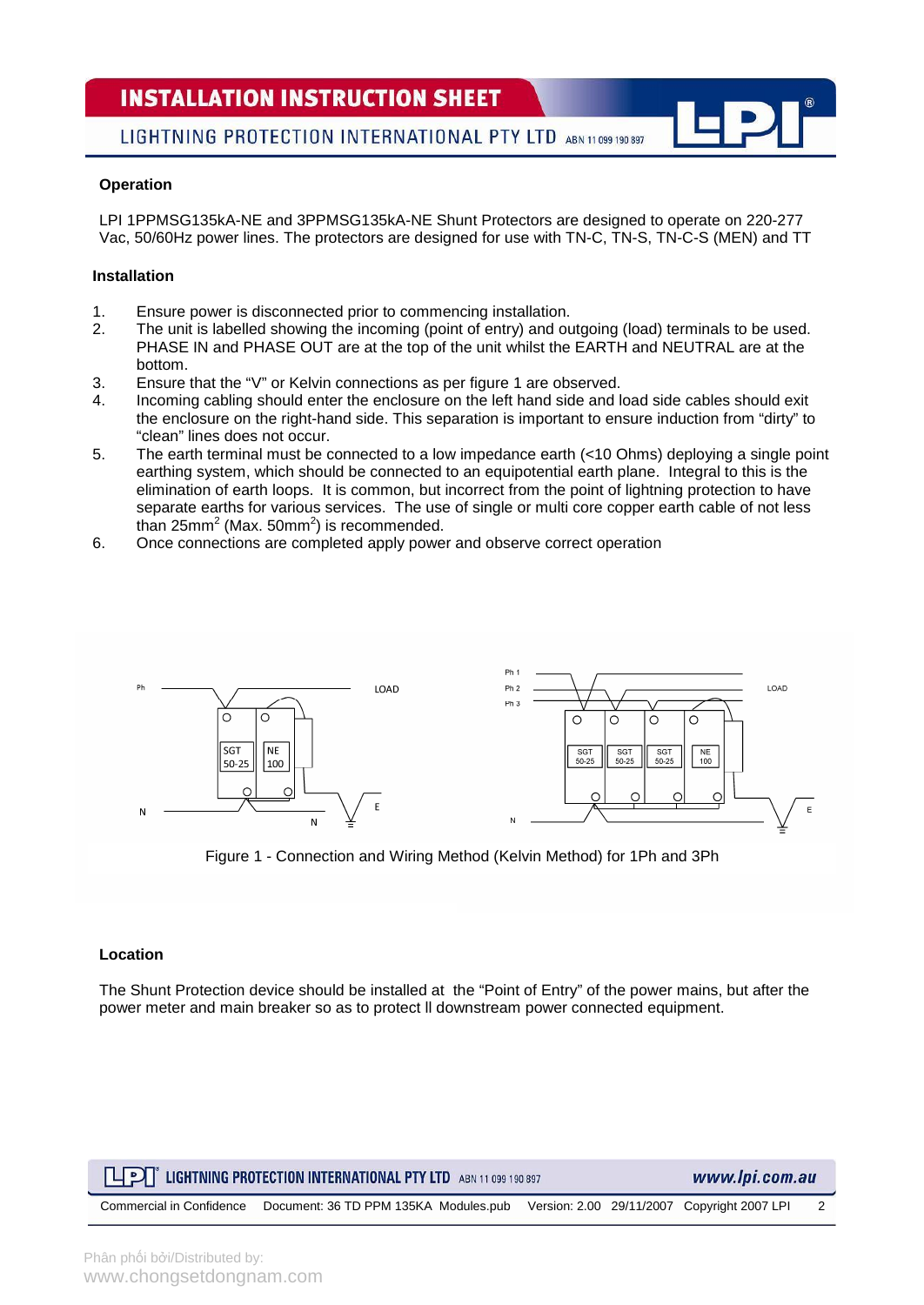# **INSTALLATION INSTRUCTION SHEET**

LIGHTNING PROTECTION INTERNATIONAL PTY LTD ABN 11 099 190 897

#### **Schematic Diagram for different distribution system**









#### **Legend**

- 1 LPI SGT50-25/ SG60
- 
- 1a LPI NE100<br>2 Main equip Main equipotential bus bar
- 
- 3a, 3b Grounding wires for arresters<br>F1 Main back-up fuse of service F1 Main back-up fuse of service main<br>F2 Recommended back-up fuse 315A
- Recommended back-up fuse 315AgL/gG (only if the main
	- back-up fuse F1 is fitted with back-up fuses >315AgL/gG)
- RA Equipment grounding<br>RB Grounding system
- Grounding system

### **Recommended Fuse and Cable Sizes**

| Fuse F1<br>gL/gG | $C2$ mm <sup>2</sup><br>connection at F2 | $C3$ mm <sup>2</sup><br>connection to gnd | Fuse F <sub>2</sub><br>gL/gG |
|------------------|------------------------------------------|-------------------------------------------|------------------------------|
| 25A-80A          |                                          | 16                                        | -                            |
| 100A-125A        | 16                                       | 16                                        | -                            |
| 160A             | 25                                       | 25                                        |                              |
| 200A-315A        | 35                                       | 35                                        | -                            |
| $≥500A$          | 35                                       | 35                                        | 315A                         |

# **LIFE LIGHTNING PROTECTION INTERNATIONAL PTY LTD** ABN 11 099 190 897

### www.lpi.com.au

Commercial in Confidence Document: 36 TD PPM 135KA Modules.pub Version: 2.00 29/11/2007 Copyright 2007 LPI 3